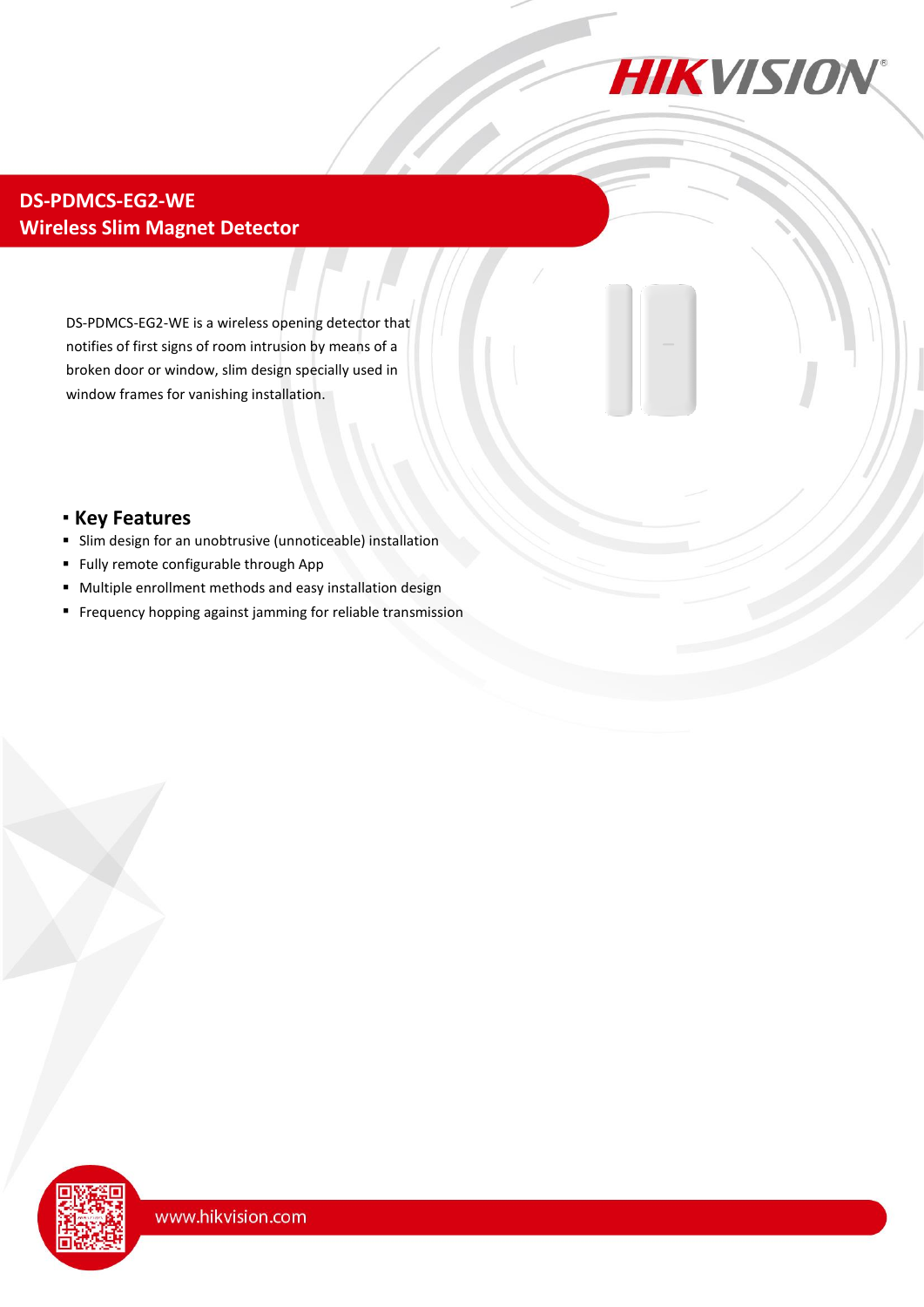

| • Specification                   |                                                           |
|-----------------------------------|-----------------------------------------------------------|
| <b>Detection Performance</b>      |                                                           |
| <b>Detection Method</b>           | <b>Opening Contact</b>                                    |
| <b>Detection Gap</b>              | 52mm Max                                                  |
| <b>Feature</b>                    |                                                           |
| <b>Digital Processing</b>         | Support                                                   |
| <b>Tamper Protection</b>          | Front, Rear                                               |
| <b>Environment Temperature</b>    |                                                           |
| Indicator                         | Support                                                   |
| Signal Strength Indicator         | Support                                                   |
| Interface                         |                                                           |
| Power Switch                      | Power Up Enrolling                                        |
| <b>LED Indicator</b>              | Blue (Alarm)                                              |
| <b>Transmission</b>               |                                                           |
| <b>Transmission Technology</b>    | <b>Tri-X Wireless</b>                                     |
| <b>Transmission Method</b>        | Two-Way RF Wireless                                       |
| <b>Transmission Frequency</b>     | 868MHz                                                    |
| <b>Transmission Security</b>      | AES-128 Encryption                                        |
| Transmission Range(Free Space)    | $1.2$ Km                                                  |
| <b>Frequency Hopping</b>          | Support                                                   |
| <b>Enrolling Method</b>           | Power up, Remote ID, QR Code                              |
| <b>Electrical Characteristics</b> |                                                           |
| <b>Standard Battery Life</b>      | 3 years in work status (being triggered 20 times per day) |
| Power Supply                      | <b>Battery Powered</b>                                    |
| <b>Battery Type</b>               | CR2450 x 1                                                |
| <b>Typical Voltage</b>            | 3V                                                        |
| General                           |                                                           |
| <b>Operation Temperature</b>      | -10 °C to 55 °C (14 °F to 131 °F)                         |
| Storage Temperature               | -20 °C to 60 °C (-4 °F to 140 °F)                         |
| <b>Operation Humidity</b>         | 10% to 90%                                                |
| Dimension(WxHxD)                  | $29$ mm $\times$ 69mm $\times$ 10mm                       |
|                                   | $14$ mm $\times$ 69mm $\times$ 10mm                       |
| Weight                            | 38g                                                       |
| <b>Application Scenario</b>       | Indoor                                                    |

# **Available Model**

DS-PDMCS-EG2-WE

X